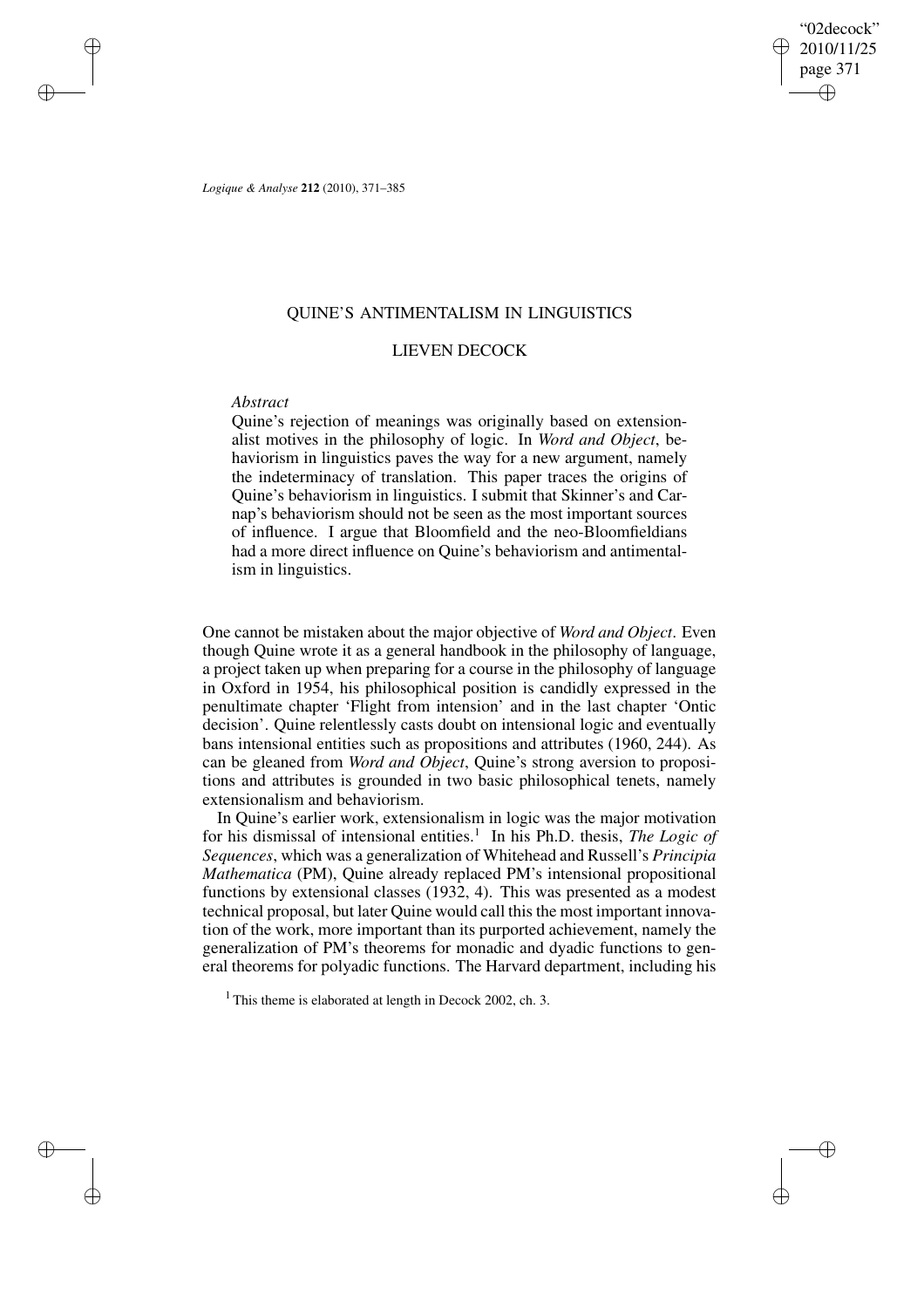"02decock" 2010/11/25 page 372 ✐ ✐

✐

✐

## 372 LIEVEN DECOCK

supervisor Whitehead, C.I. Lewis, Sheffer, and Huntington, was impressed by the thesis and recommended its publication but did not appreciate the turn towards extensionalism (Quine 2008a, 391). During his trip to Europe in 1933, Quine discovered that extensional logic had become mainstream in Europe. Carnap, then working on *Logische Syntax der Sprache*, and the Polish school of logicians both endorsed extensionalism. In the reworked version of the doctoral thesis, published as *A System of Logistic*, extensionalism is taken for granted (1934a, 8; 32). To the end of his life, Quine would object to all departures from extensional logic (Quine 2008a, 438–446).

In his first 'philosophical' publication, 'Ontological remarks on the propositional calculus' (1934b), Quine analyses the ontological status of propositions. The ontological question is immediately linked to the identification of propositions. He points out that no abstract fictional entities need to be posited. If negation and implication are interpreted as semantic operations on sentences, "the notion of entities denoted by sentences goes by the board, and the question of propositional identity comes to admit of one or another definite answer in terms of geometrical similarity or conventional correspondence of written marks." (1966, 270) Sentences can be clearly identified, abstract propositions cannot.<sup>2</sup> Analogously, Quine soon dismissed attributes, no longer on technical grounds, but motivated by firm philosophical arguments. In their stead, and in spite of nominalist leanings, he accepted classes. These are clearly identifiable since two classes are identical if they have the same members. No such criterion of identity is available for attributes. Two predicates express the same attribute if they are synonymous, but no clear behaviorist definition of synonymy is available (Quine 1943, 120; 1947, 44). Hence, attributes have a more dubious standing than classes. The ban of meanings, propositions, attributes, intensions, at the end of *Word and Object* can be seen as the natural result of Quine's defense of extensionalism, and hence as the culmination of a philosophical development of nearly three decades.

However, in *Word and Object*, an important new theme is added. Quine's thought experiment of radical translation was introduced as an extra argument against intensional entities such as attributes and propositions. Quine argued that these cannot be the meanings of sentences or other expressions because the very notions of meaning and synonymy are unclear linguistic

✐

✐

✐

 $2$ Quine (1934a, 33–34) contains of technical proposal to construe propositions as sequences x, y in which x is a class one type higher in the type hierarchy than y. Quine (1934b) finds this proposal innocuous, but only possible in particular logistics. Quine (1985, 14) says "I was aware that propositions *could* be dispensed with, as witness my "Ontological Remarks on the Propositional Calculus," 1934; there already, terminology aside, was the doctrine of schematic letters. But I had not quite outgrown my dissertation."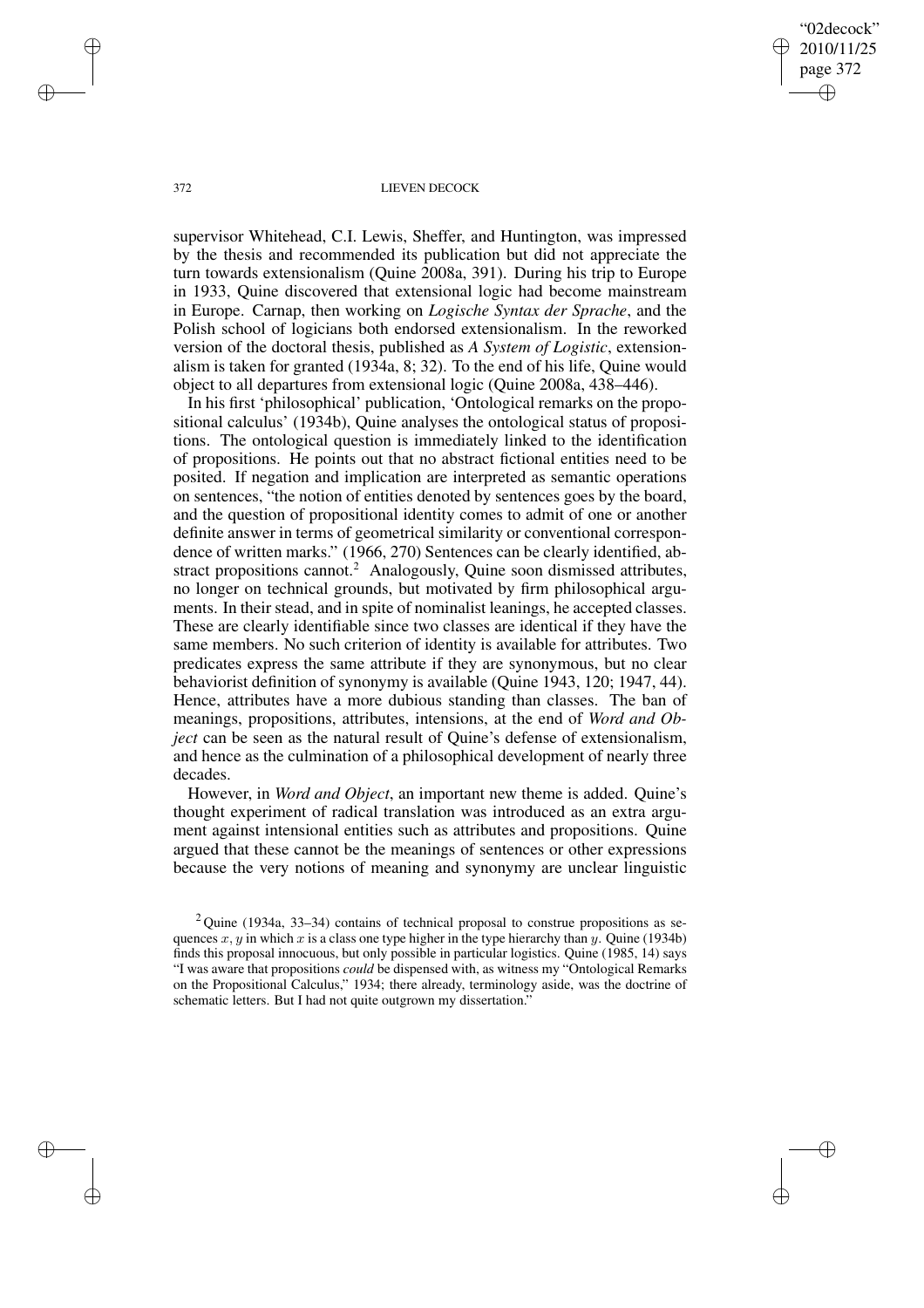✐

✐

✐

✐

notions. In hindsight, many philosophers complain that the thought experiment is farfetched or, (hardly) more benevolently, that it is grounded in an obsolete behaviorism. In *Pursuit of Truth*, Quine underscores the behaviorist motivation of the indeterminacy of translation in *Word and Object*:

Critics have said that the thesis is a consequence of my behaviorism. Some have said that it is a *reductio ad absurdum* of my behaviorism. I disagree with this second point, but I agree with the first. I hold further that the behaviorist approach is mandatory. In psychology one may or may not be a behaviorist, but in linguistics one has no choice. Each of us learns his language by observing other people's verbal behavior and having his own faltering verbal behavior observed and reinforced or corrected by others. We depend on overt behavior in strictly observable situations. As long as our command of our language fits all external checkpoints, where our utterance or our reaction to someone's utterance can be appraised in the light of some shared situation, so long all is well. Our mental life between checkpoints is indifferent to our rating as a master of the language. There is nothing in linguistic meaning beyond what is to be gleaned from overt behavior in observable circumstances.  $(1992, 37f)^3$ 

The critique on Quine's behaviorism has persisted, and one may wonder why the argument of the indeterminacy of translation was taken seriously at its reception. As I will argue, in view of the outlook of American psychology and linguistics at the end of the 1950s, one can easily understand why Quine's argument was, if not compelling, at least challenging. Behaviorism was mainstream in psychology, philosophy, and linguistics at the time.

Quine was clearly influenced by the behaviorist tradition in psychology. In a psychology course at Oberlin College, at the age of twenty, Quine read Watson's *Psychology from the Standpoint of a Behaviorist*, which would be a lasting influence (1985, 7; 2008a, 391; 2008b, 291). For a long time this behaviorism was uncontroversial, as it was the dominant paradigm in American psychology. Its leading proponent was B.F. Skinner, who in 1933, the

<sup>3</sup> Hylton (2007, 102f) downplays the importance of this passage, and argues that Quine's behaviorism is not a commitment to an outmoded approach in psychology, but rather a special case of his empiricism. As will become clear in the following pages, I agree that the influence of the behaviorist approach in psychology on Quine's linguistic views is rather weak. However, there is reason to believe that Quine was influenced by the behaviorist approach of the American structuralists in linguistics, so that his behaviorism is not necessarily implied by his empiricism. In 'The pragmatists' place in empiricism', Quine lists behavioristic semantics as the sixth great step of empiricism (1981a, 37). Comte is mentioned as an example of an empiricist who stops short of behaviorist semantics.

"02decock" 2010/11/25 page 373

✐

✐

✐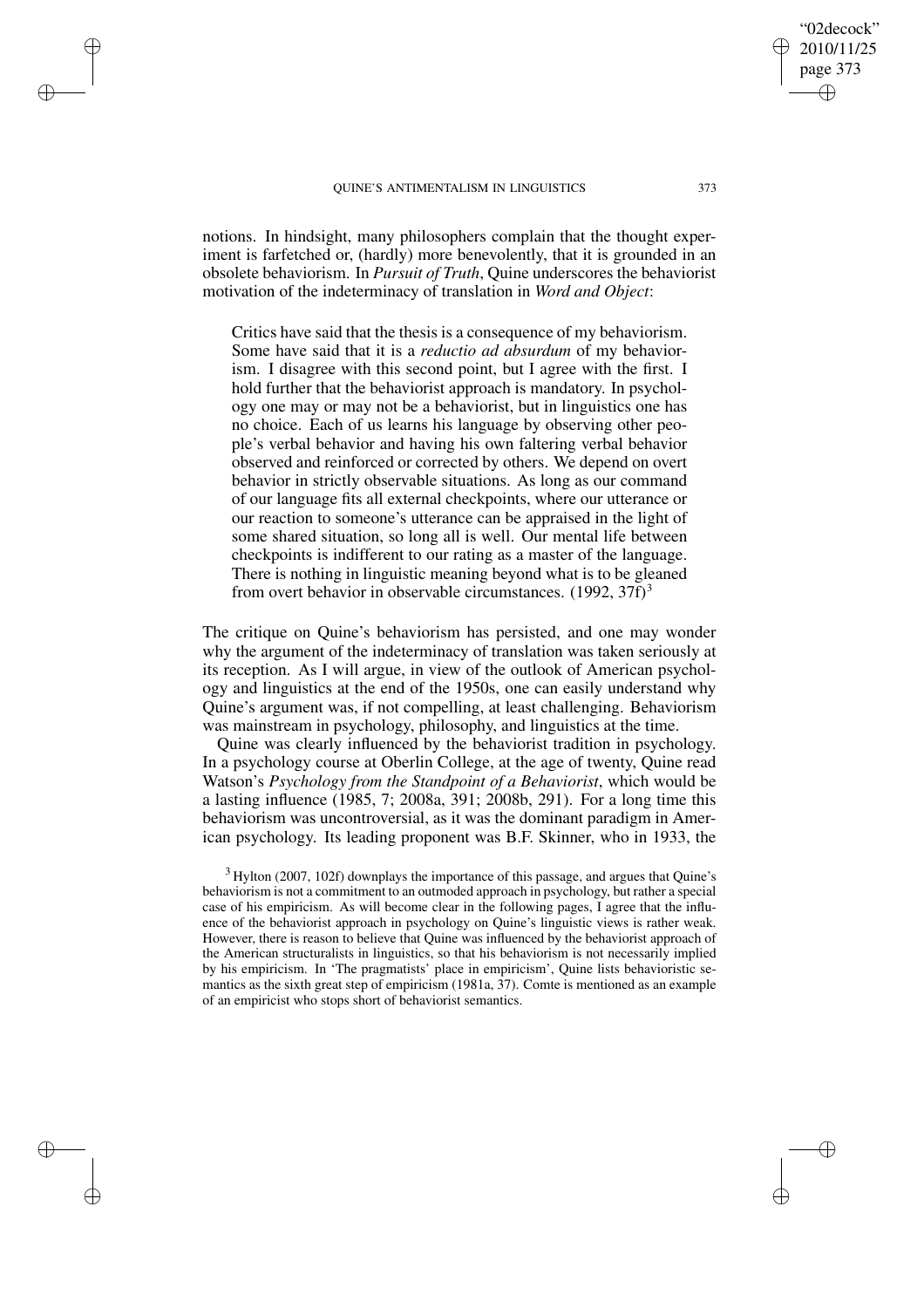"02decock" 2010/11/25 page 374 ✐ ✐

✐

✐

## 374 LIEVEN DECOCK

same year as Quine, was elected Junior Fellow in the Society of Fellows at Harvard and remained Quine's colleague and close friend for decades. In his *Verbal Behavior* (1957), Skinner analyzed how psychological techniques could be used in linguistics. The methodological starting point was to study verbal reactions to certain stimuli. In many respects, Quine's approach to language learning and language use is similar. Notably, his account of the initial phase of language learning is based on Skinner's explanation of babbling in terms of operant behavior. By means of selective reinforcement the initial babbling can be transformed into expressions such as "Mama" (Quine 1960, 80f).

However, there is reason to doubt that it was Skinner's behaviorism that made Quine's antimentalism congenial to philosophers of language and linguists. As Quine already remarked, Skinner was "not without his critics" (1960, 82). Quine refers to Chomsky's groundbreaking critique of behaviorism in linguistics (1959), which is now by many regarded as the start of the cognitive revolution. Chomsky's review of *Verbal Behavior* was well received among contemporary linguists, even among the prevailing neo-Bloomfieldians, the future victims of his linguistic campaigns (Harris 1993, 58). Skinner's psychological account of linguistic behavior was seen as an unwelcome intrusion; one of the methodological premises of American linguistics in the middle of the twentieth century was to preserve a strict separation between formal linguistics and psychology. Moreover, *Verbal Behavior* can hardly be counted as empirical psychology; it offers a speculative theoretical framework for explaining language use and contains hardly any empirical psychological result. Few or none of the newly introduced concepts, e.g. 'mand' (p. 35) or 'tact' (p. 81), have been taken up by linguists and psychologists. For Skinner, behaviorism was much wider than the empirical study of operant conditioning but also involved broader social and political themes, most notoriously portrayed in *Walden Two*. *Verbal Behavior* should be regarded as part of Skinner's broader reflections on the social applications of behaviorism rather than as linguistic psychology proper. In view of the maverick status of *Verbal Behavior* among linguists and psychologists, it is not likely that the accord with Skinner's linguistic behaviorism contributed much to the credibility of Quine's antimentalism in linguistics.

Behaviorism had also been embraced by Quine's two favorite philosophers (2008b, 33f), namely Russell (1921, 16–19) and Carnap (1932, 124ff). Especially Carnap's views are important with regard to Quine's antimentalism in linguistics. In one important sense, Quine's antimentalism or behaviorism is based on Carnap's views. The term 'mentalistic' in the index of *Word and Object* points to, among others, the opening pages. The term itself does not appear in those pages; in the passage, Quine argues that knowledge is formed through physical processes, "impacts at our nerve endings" (1960,

✐

✐

✐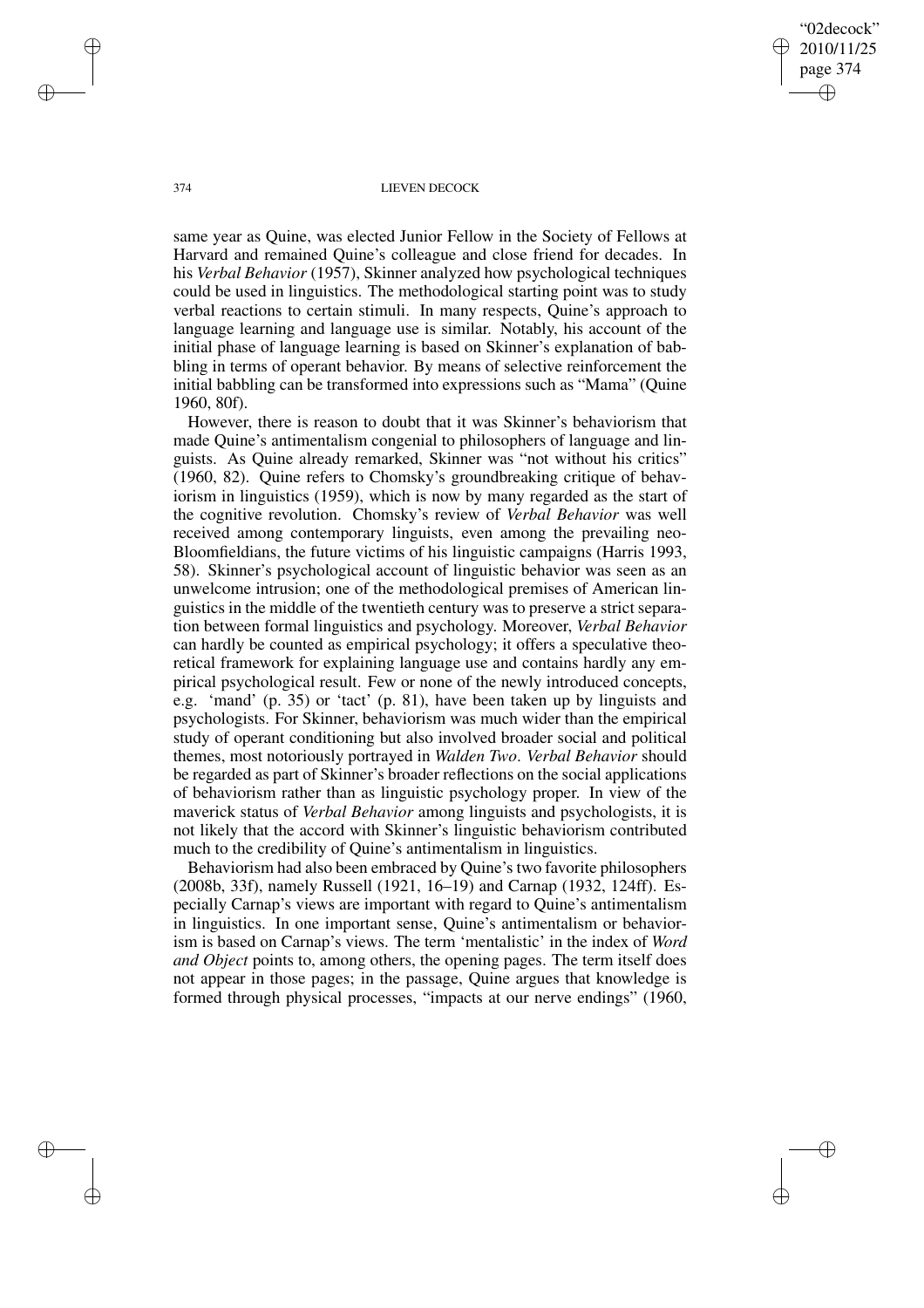✐

✐

✐

✐

2). He rejects the phenomenalist views of Berkeley, Russell, and early Carnap. It is obvious that in the first pages of *Word and Object*, Quine takes the physicalist side in the Vienna Circle protocol sentence debate. In the context of Quine's behaviorism and antimentalism, it is noteworthy though that behaviorism and physicalism are equated.<sup>4</sup>

Nevertheless, for several reasons, one may doubt whether Carnap's and Quine's views on the role of behaviorism in philosophy and linguistics are compatible. Behaviorism has only a modest role in Carnap's philosophy; it is a methodological requirement in empirical psychology and is implied by the use of the physicalist language. However, this empirical study of psychological data is clearly separated from the formal study of linguistic frameworks, the proper task of philosophy. Carnap is only interested in formal languages and not in empirical linguistics.<sup>5</sup> Hence, behaviorism can hardly play any role in Carnap's philosophy of language. For Quine, there is no such clear separation between formal linguistic frameworks and empirical science; philosophy, psychology and linguistics are related areas in the web of belief. The behaviorist methodology need not be restricted to psychology proper.

Drawing a sharp boundary between the study of language(s) and psychology almost implies that linguistic meanings and mental meanings can be different. There is little reason to believe that Carnap would equate intensions with mental contents, mental states, or ideas. For Quine the case is different; his blurring of the distinction between linguistics and psychology also has repercussions for the distinction between linguistic meaning and psychological meaning. In an intriguing passage in 'Two dogmas of empiricism', Quine does distinguish between a Platonic and a mentalist conception of meanings:

"02decock" 2010/11/25 page 375

✐

✐

✐

<sup>&</sup>lt;sup>4</sup> See also Quine (2008a, 291): "In Czechoslovakia a few years later I had been confirmed in my behaviorism by Rudolf Carnap's physicalism, his *Psychologie in physikalischer Sprache*."

<sup>5</sup> At several stages in his career, Carnap has been in contact with leading linguists, but almost no influence is traceable. In Vienna, he was in close contact with Karl Bühler, a leading psychologist and the founding father of modern communication theory. Bühler was one of the member of the Vienna Circle, and Carnap lectured in Bühler's seminar on 28 May 1930 (Uebel 2007, 135). Around the time Carnap was in Vienna, Bühler published several influential books and articles on theoretical linguistics (1926, 1933a, 1933b, 1934). In Prague, Carnap was in the immediate vicinity of the *Cercle Linguistique de Prague*, comprising among its members Roman Jakobson and Nikolay Trubetzkoy, and gave a lecture on 20 May 1935 (Hajičová et al. 2002, 64). In Chicago, from 1936 to 1940, he was a colleague of Leonard Bloomfield. Remarkably, Bloomfield is not mentioned in Carnap's autobiography (1963), and neither is Carnap in Bloomfield's biography (Hall 1990).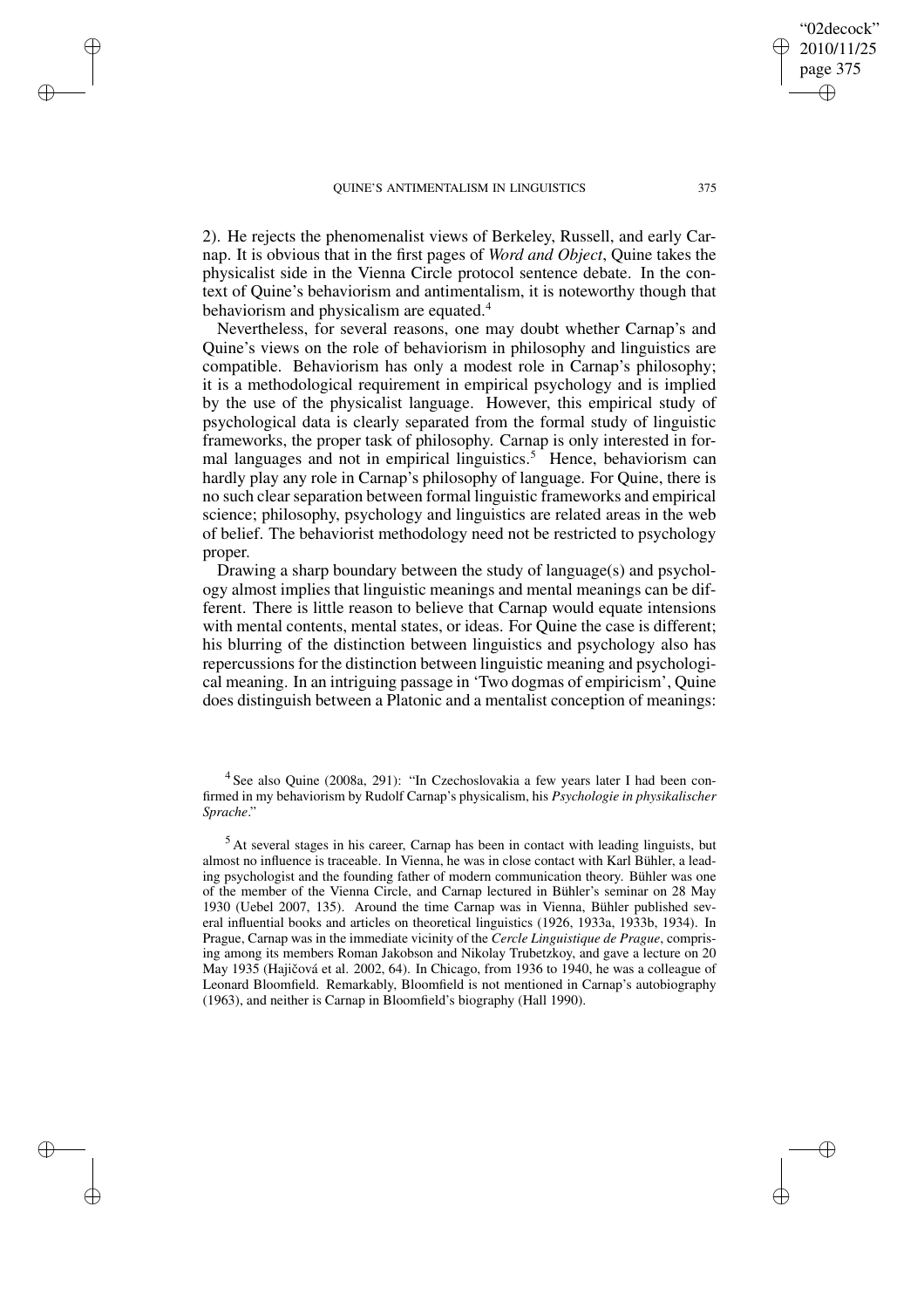376 LIEVEN DECOCK

"02decock" 2010/11/25 page 376

✐

✐

✐

✐

They [meanings] are evidently intended to be ideas, somehow mental ideas for some semanticists, Platonic ideas for others. Objects of either sort are so elusive, not to say debatable, that there seems little hope of erecting a fruitful science about them. It is not even clear, granted meanings, when we have two and when we have one; it is not clear when linguistic forms should be regarded as *synonymous*, or alike in meaning, and when they should not. If a standard of synonymy should be arrived at, we may reasonably expect that the appeal to meanings as entities will not have played a very useful part in the enterprise. (Quine 1951, 22)

Remarkably, this passage only occurs in the version published in *Philosophical Review*, but was dropped in the reprint in *From a Logical Point of View* (1953, 22). Even though Quine was aware of the difference, it seems not to have been an important distinction. Furthermore, on all occasions where Quine discusses ideas in *Word and Object*, they are regarded as mentalistic ideas.<sup>6</sup> This construal of meanings or intensions as mental ideas is expedient and sets the stage for the two-pronged attack on meanings and intensions; from a behaviorist point of view they are unwelcome mental entities, and from an extensionalist point of view they are suspect because not identifiable.<sup>7</sup> From Quine's point of view, Carnap's revival of intensional logic must have appeared not only as a regrettable abandonment of extensionalism, but also as a step towards mentalism.

The third, often overlooked, source of influence upon Quine's antimentalism in linguistics are the American structuralists:

Minds are indifferent to language insofar as they differ privately from one another; that is, insofar asthey are behaviorally inscrutable. Thus, though a linguist may still esteem mental entities philosophically, they are pointless or pernicious in language theory. This point was emphasized by Dewey in the twenties, when he argued that there could not be, in any serious sense, a private language. Wittgenstein also, years later, came to appreciate this point. Linguists have been conscious of it in increasing measure; Bloomfield to a considerable degree, Harris fully. Earlier linguistic theory operated in

 $6$  See Quine (1960, 74): "This feeling is fostered by an uncritical mentalistic theory of ideas: each sentence and its admissible translations express an identical idea in the bilingual's mind." Even more revealing is the fact that the term 'idea' in the index refers to page 264 and further, where the term does not occur, but where Quine discusses the mind-body problem, and dismisses mental states and mental events.

<sup>7</sup> Quine agreed that extensionalism and behaviorism interlock, see Quine (2008a, 93f).

✐

✐

✐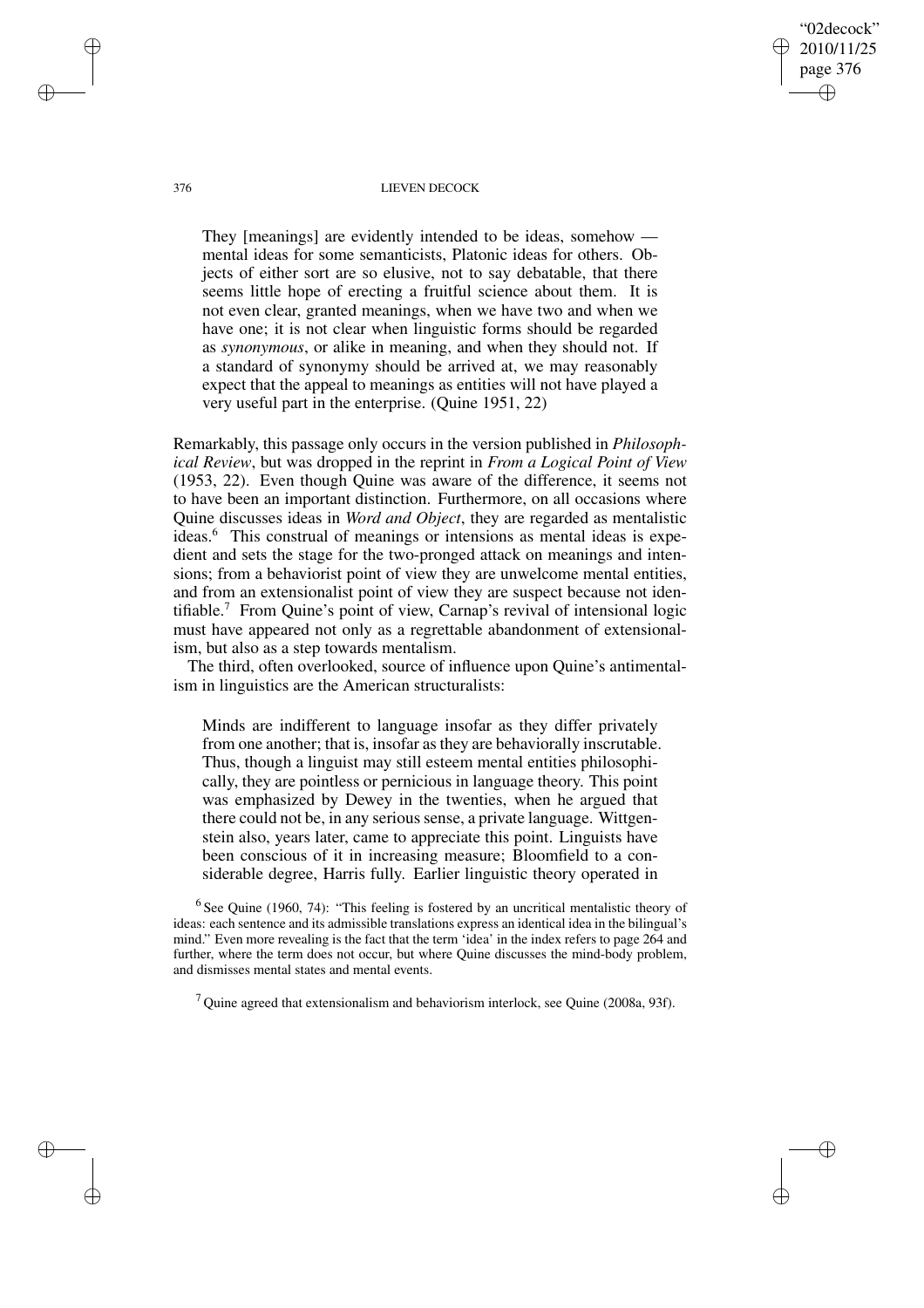✐

✐

✐

✐

"02decock" 2010/11/25 page 377 ✐ ✐

✐

✐

an uncritical mentalism. An irresponsible semantics prevailed, in which words were related to ideas much as labels are related to the exhibits in a museum.  $(1970, 5)^8$ 

Leonard Bloomfield was the central figure in American linguistics before the Chomskyan revolution. He made linguistics an autonomous and homogeneous discipline and his methodology became the basis of American structuralism. At an institutional level, he was the main founder of the Linguistic Society of America in  $1924<sup>9</sup>$  which launched the hugely influential journal *Language*. His *Language* (1933) became the standard handbook in linguistics for two decades. His methodological innovations in the studies of the Algonquian languages, a language family of Native Americans including Cheyenne and Mohican, and his methodological reflections on linguistics (1926; 1939) turned the 'Bloomfield model' into the undisputed paradigm in American linguistics. A particular characteristic of American structuralism was the absence of semantics and lexicography; or rather, the study of meaning was relegated to other disciplines such as psychology or philology. The methodology in linguistics was bottom-up, focusing on phonetics and morphology, while lexicography remained out of reach.

A defining moment in the development of American structuralism was Bloomfield's conversion to behaviorism. His first handbook on linguistics (1914) was largely based on Wundt's linguistic psychology (1901, 1911). Later, mainly due to the instigation of the behaviorist Albert Paul Weiss, Bloomfield abandoned Wundt's introspective mentalism.<sup>10</sup> As a result, Bloomfield's characterization of meaning in the thoroughly reworked handbook *Language* is undeniably behavioristic. In later years, there has been mild disagreement in the history of linguistics over Bloomfield's semantic pessimism; it is to some degree unclear whether he rejected meanings outright or whether he found it not expedient to study meaning in contemporary linguistics (see e.g. Hall 1990, 47–48). What is undisputed is that after

<sup>8</sup> Ouine would later minimize the influence of Dewey and Wittgenstein (Karlsson 1997, 226–227) on his thought. The comparison with Wittgenstein's and Dewey's 'meaning is use' theory is first made at the beginning of the John Dewey Lectures on March 26, 1968, and are repeated various times, see Quine (1969, 27; 1981b, 46; 192).

<sup>9</sup> The fact that linguistics had only been institutionalized in the early 1920s was important for Quine's career choice: "Another [interest] was linguistics. There was no such  $\overline{\phantom{a}}$  I'm not sure even that the word was current in those days of 1926, but my word at the time was "philology" and that was a title for a specialty after college, so my field of concentration would have been classics." (2008a, 82)

 $10$  See Bloomfield (1933, 38; 142–144). For an elaborate reconstruction of this conversion, see Esper (1968).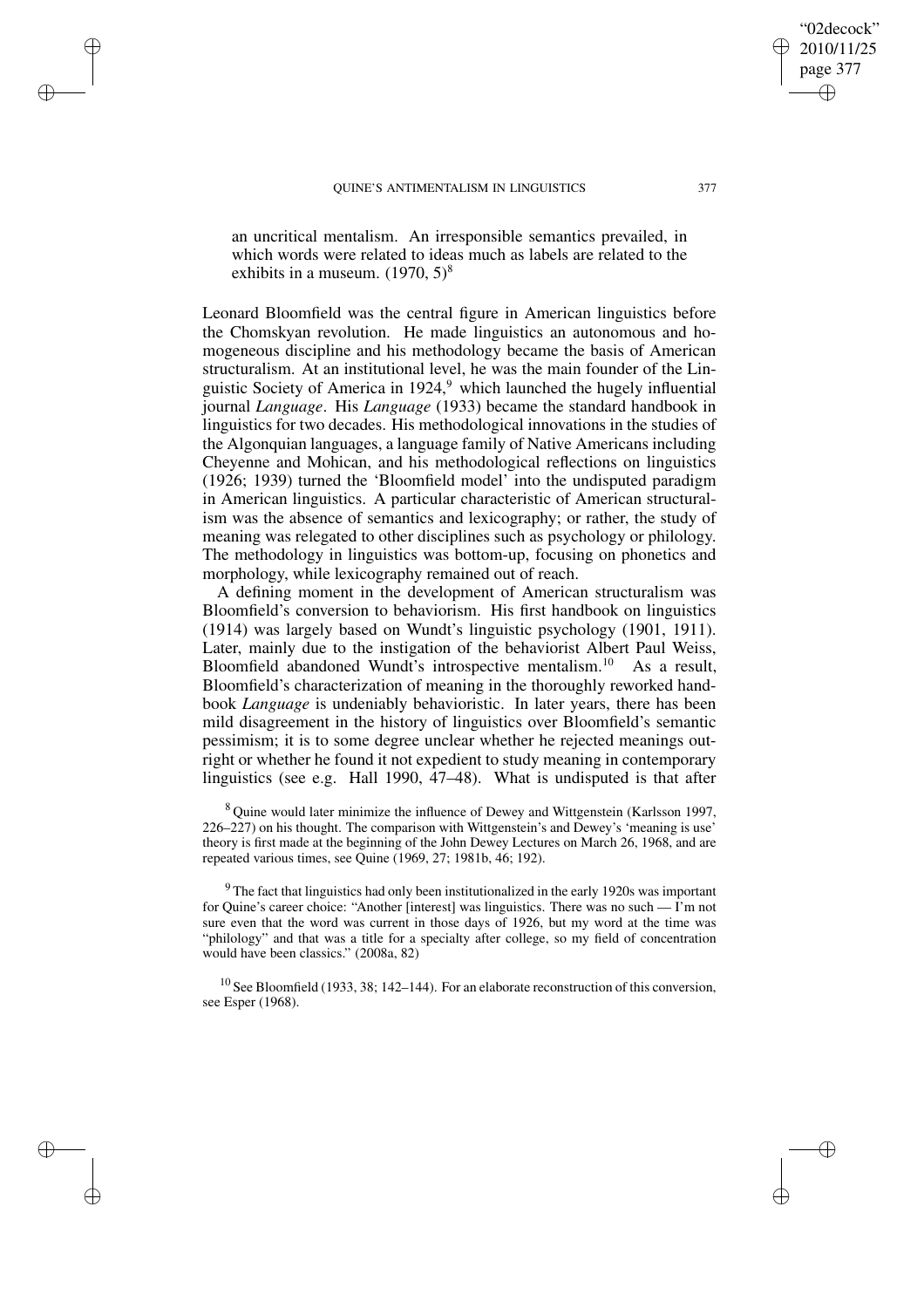"02decock" 2010/11/25 page 378 ✐ ✐

✐

✐

## 378 LIEVEN DECOCK

Bloomfield's death in 1949, neo-Bloomfieldians, such as Bernard Bloch, George Trager, and Zellig Harris were outspoken semantic skeptics. They stipulated that meaning should have no place in linguistics whatsoever. In Bloch and Trager's *Outline of Linguistic Analysis*, only three pages out of 82 deal with meaning; their central claim about meaning is:

Although it is important to distinguish between grammatical and lexical meaning, and necessary in a systematic description of a language to define at least the grammatical meanings as carefully as possible, all our classifications must be based exclusively on form — on differences and similarities in the phonemic structure of bases and affixes, or on the occurrence of words in particular types of phrases and sentences. In making our classifications there must be no appeal to meaning, to abstract logic, or to philosophy. (Bloch and Trager 1942, 68)

Similarly, in Zellig Harris' *Methods in Structural Linguistics*, reliance on meaning in linguistic segmentation in phonology and morphology is replaced by purely behavioral criteria:

It is empirically discoverable that in all languages which have been described we can find some part of one utterance which will be similar to a part of some other utterance. 'Similar' here means not physically identical but substitutable without obtaining a change in response from native speakers who hear the utterance before and after the substitution: e.g. the last part of *He's in*. is substitutable for the last part of *That's my pin*. In accepting this criterion of the speaker's response, we approach the reliance on 'meaning' usually required by linguists. Something of this order seems inescapable, at least in the present stage of linguistics: in addition to the data concerning sounds we require data concerning the hearer's response. However, data about a hearer accepting an utterance or part of an utterance as a repetition of something previously pronounced can be more easily controlled than data about meaning. (Harris 1951, 20)

It is noteworthy that Quine rather aligns himself with the radical antimentalism of the neo-Bloomfieldians than with Bloomfield's more moderate semantic skepticism.

There is no reason to doubt that Quine was influenced by Bloomfield and the neo-Bloomfieldians. At Skinner's retirement party on October 17, 1974, Quine recalls that Skinner had "brought [him] abreast of the enlightened new

✐

✐

✐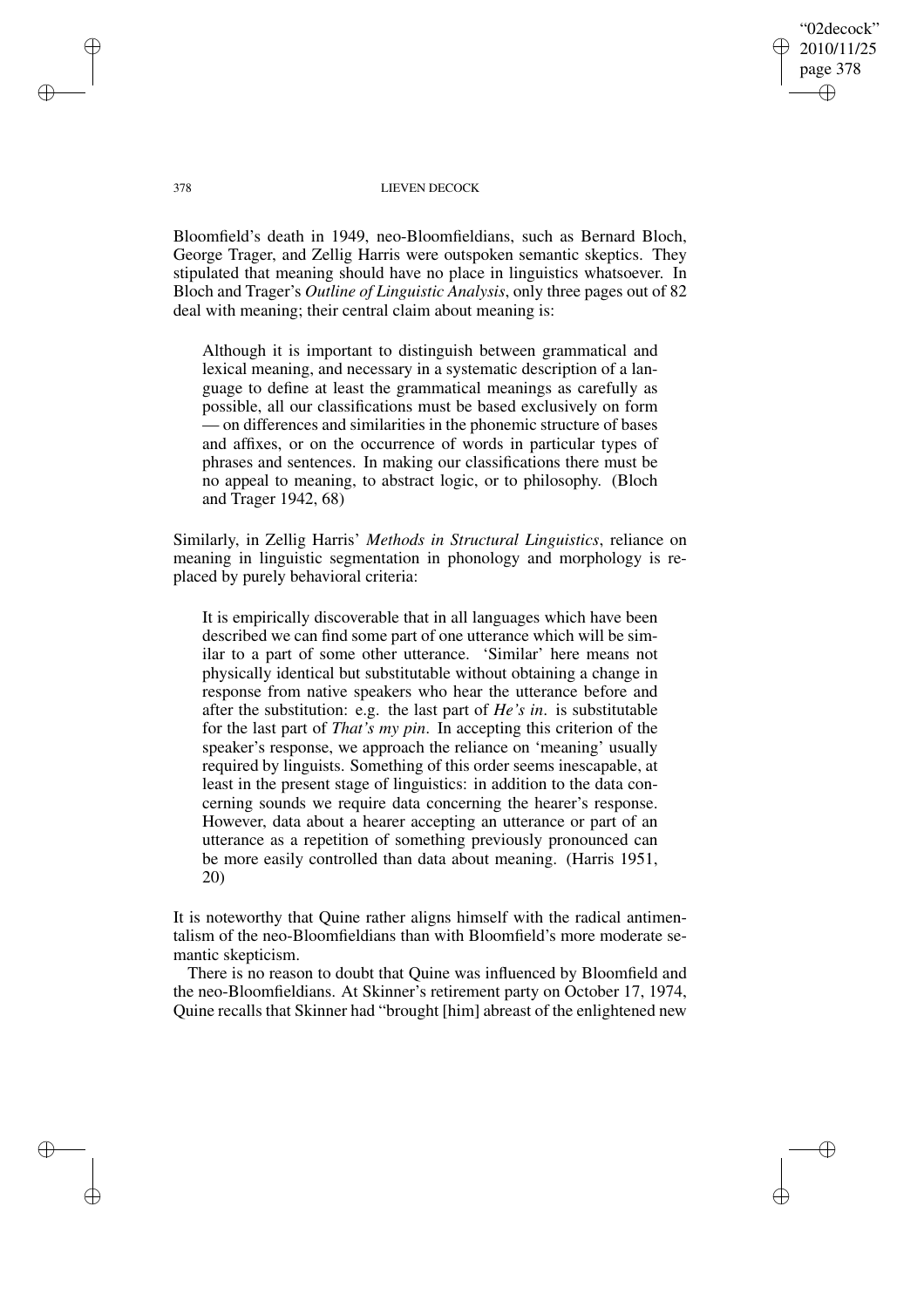✐

✐

✐

✐

linguistics: Otto Jespersen and Leonard Bloomfield" (2008b, 292). Quine first lecture on linguistics 'The problem of meaning in linguistics' (1953, 47–64), the beginning of his turn from logic and set theory to the philosophy of language, was at the Linguistics Forum in Ann Arbor.<sup>11</sup> Quine discussed the problems with the notions of meaning and synonymy and how these problems may trickle down to phonetics and morphology. The linguistic background of his talk are Bloomfield's *Language* (1933) and Bloch and Trager's *Outline of Linguistic Analysis* (1942). In *Word and Object*, Bloomfield and the neo-Bloomfieldian Joos are mentioned, among other references to linguists, mostly Americans. Even some of Quine's seemingly idiosyncratic expressions, such as 'home language' (Quine 1960, 70), are actually technical terms defined by Bloomfield (1933, 56). Furthermore, Quine explicitly applauds the behaviorist semantics of the pragmatist philosopher Charles Morris (1981a, 37), who was in close contact and collaborated<sup>12</sup> with Bloomfield in Chicago.

More important than the traceable influences of Bloomfield and followers on Quine are some strikingly similar views on semantics and the role of semantics in linguistics. Bloomfield gives the following characterization of meaning:

If we had an accurate knowledge of every speaker's situation and of every hearer's response — and this would make us little short of omniscient — we could simply register these two facts as the *meaning* (A–C) of any speech utterance (B), and neatly separate our study from all other domains of knowledge. (1933, 74)

This is a thoroughly behaviorist and physicalist characterization of meaning. Bloomfield illustrates the definition by means of the story of Jill and Jack:

Jill and Jack are walking down the lane. Jill is hungry. She sees an apple in a tree. She makes a noise with her larynx, tongue, and lips. Jack vaults the fence, climbs the tree, takes the apple, bring it to Jill, and places it in her hand. Jill eats the apple. (1933, 22)

"02decock" 2010/11/25 page 379

✐

✐

✐

<sup>&</sup>lt;sup>11</sup> This was the university where Kenneth Pike worked. Quine's indeterminacy of translation is heavily influenced by Pike's monolingual method for the translation of unknown languages (Quine 1953, 60; 1960, 28; 1995, 79; 2008b, 366). The discussion of meaning relations between different languages goes beyond the scope of this paper.

<sup>&</sup>lt;sup>12</sup> The most notable result is Bloomfield's contribution the International Encyclopedia of Unified Science (Bloomfield 1939).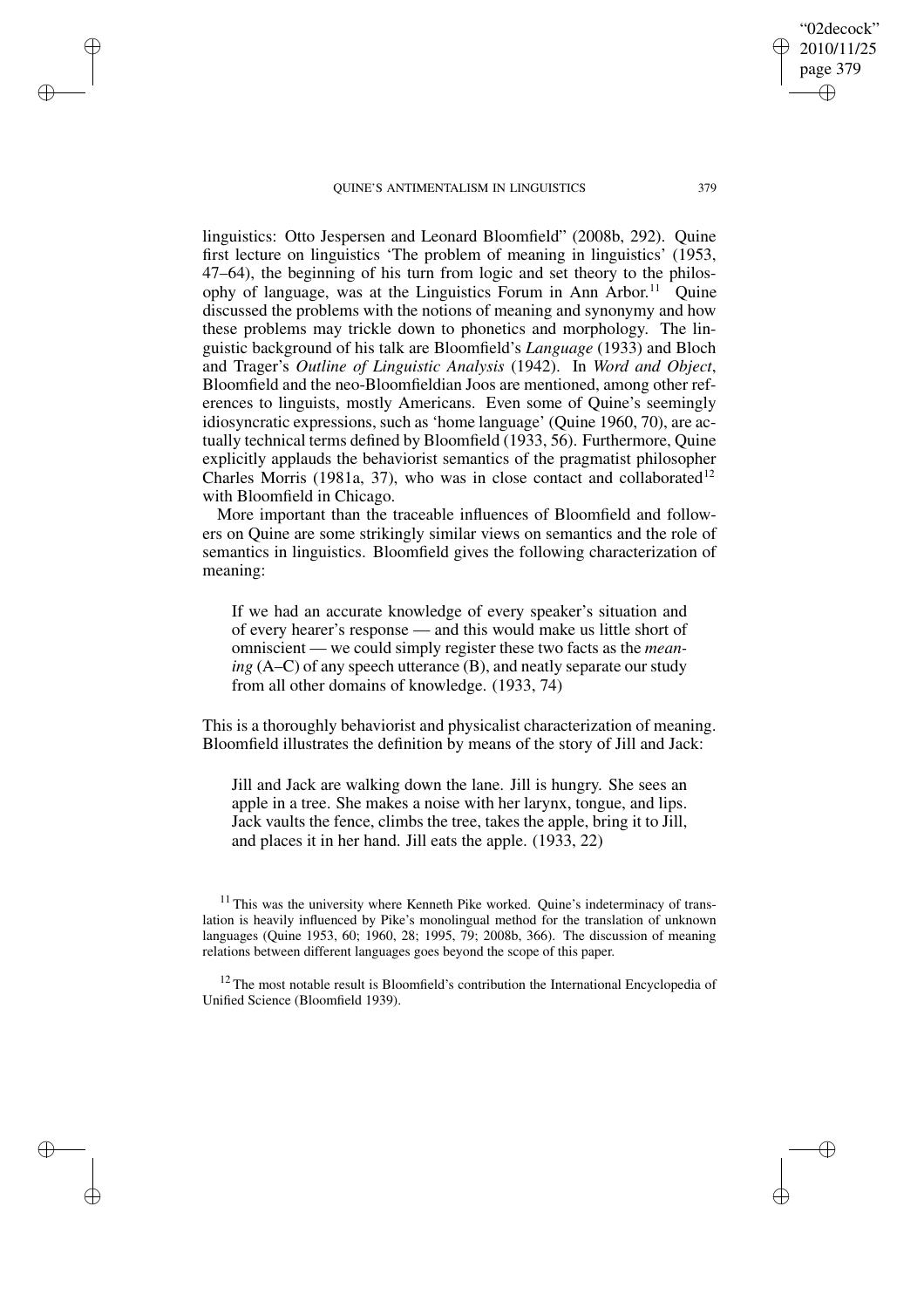"02decock" 2010/11/25 page 380 ✐ ✐

✐

✐

#### 380 LIEVEN DECOCK

This event can be divided in three parts. The first part are the practical events (A), the 'speaker's stimulus', that precede the act of speech  $(B)$ .<sup>13</sup> Jack's behavioral response is the 'hearer's response' (C).<sup>14</sup> The speaker's stimulus and the hearer's response need not be restricted to facts immediate preceding and following the action, but may extend over both their lifetimes (p. 23). The benefit of language use is the extension of the repertoire of behavioral responses to certain responses. Linguistic substitute reactions are added to mere practical reactions to a stimulus, and the former ought to elicit practical reactions in other member of the community, thus leading to better chances of survival (p. 24–25).

On further reflection, Bloomfield'sstraightforward characterization of meaning in terms of worldly events and human behavior jeopardizes the project of semantics. The processes that lead persons to utter certain expressions in certain circumstances are hardly understood (p. 31). In order to give a scientifically accurate definition of meanings, we would need a scientifically accurate knowledge of everything in the speaker's world. Only for a limited amount of expressions can we give a scientific description of the meaning of the words. For example, the meaning of the word 'salt' is determined by sodium chloride, i.e. occasions in which the word 'salt' can be used are occasions in which sodium chloride is present (p. 139). Hence Bloomfield argues that the study of meaning should be no part of linguistics (1933, 93; 162; 172; 266; 430; 440; 508) and that even in other scientific disciplines where it could be studied, most probably psychology (p. 32), it is to be expected that meanings will remain elusive (pp. 208; 227; 246; 271; 280; 387). The problems with meaning carry over to the notion of synonymy:

Our fundamental assumption implies that each linguistic form has a constant and specific meaning. If the forms are phonemically different, we suppose that their meanings also are different — for instance, that each one of the set forms like *quick*, *fast*, *swift*, *rapid*, *speedy*, differs from all the others in some constant and conventional feature of meaning. We suppose, in short, that there are no actual *synonyms*. (Bloomfield 1933, 145)

 $13$  The description of the speech acts itself sounds Quinean (e.g. 1966, 228): "The soundwaves in the air in Jill's mouth set the surrounding air into a similar wave motion. These sound-waves in the air struck Jack's eardrums and set them vibrating, with an effect on Jack's nerves: Jack *heard* the speech." (Bloomfield 1933, 25).

<sup>14</sup> In many cases, the hearer's response need not be taken into account, so that meanings can be defined in terms of the speaker's situation (neglecting earlier situations) (Bloomfield 1933, 144). The characterization of meaning in terms of the speaker's situation strongly resembles Quine's concept of stimulus meaning (1960, 33).

✐

✐

✐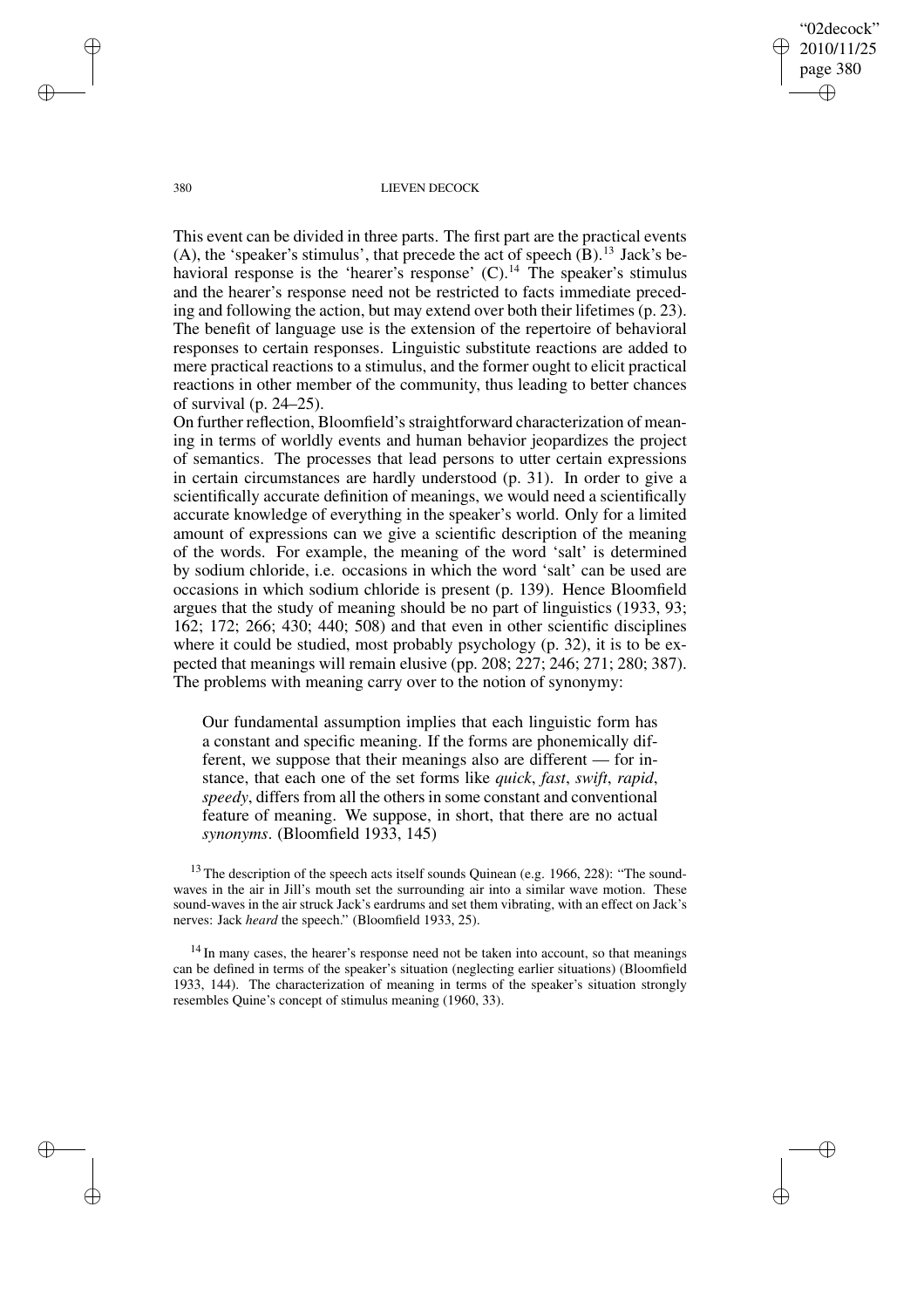✐

✐

✐

✐

Moreover, Bloomfield's definition of meaning blocks the construal of meaning as abstract entities that are wedded to words. He opposes the views that in communication, in addition to the sound waves of speech, some nonphysical entities, such as 'thoughts' or 'ideas' are transferred from speaker to hearer (p. 508). In the case of semantic change, Bloomfield's view is that semantic change is a gradual change in the use of the expressions and not the replacement of abstract meanings by others:

We can easily see today that a change in the meaning of a speechform is merely the result of a change in the use of it and other, semantically related speech-forms. Earlier students, however, went at this problem as if the speech-form were a relatively permanent object to which the meaning was attached as a kind of changeable satellite. (Bloomfield 1933, p. 426)

The Quine scholar will immediately recognize some central features of Quine's view on semantics. In the introduction to the 1984 reprint of Bloomfield's language, the famous linguist Charles Hockett<sup>15</sup> pointed out that most American linguistics since 1933 has borne the mark of Bloomfield's synthesis, often without acknowledgement, sometimes because the investigator was not aware of it (Bloomfield 1933, xiii). It is clear that Quine's behaviorist approach in linguistics bears the mark of Bloomfield's antimentalism; the degree to which Quine was aware of this influence may be scrutinized by future Quine scholars.

The differences in view between Quine and Bloomfield are only minor. For practical purposes, Bloomfield sometimes tolerates recourse to semantic aids in phonology and morphology, whereas neo-Bloomfieldians were more rigorous. One could argue that Quine was even more strict in his first lecture before a group of linguists in Ann Arbor in 1951. His major concern was that recourse to meaning is inevitable in phonology, which he considered to be a methodological weakness (1953, 50–56). In later years, he accepted neo-Bloomfieldian phonetics without further comments (1960, 90

<sup>15</sup> Charles Hockett was a linguists whose career started in the heyday of the Bloomfield era, and later survived the consecutive paradigm shifts in linguistics, see Seuren (1998, 215– 219).

"02decock" 2010/11/25 page 381

✐

✐

✐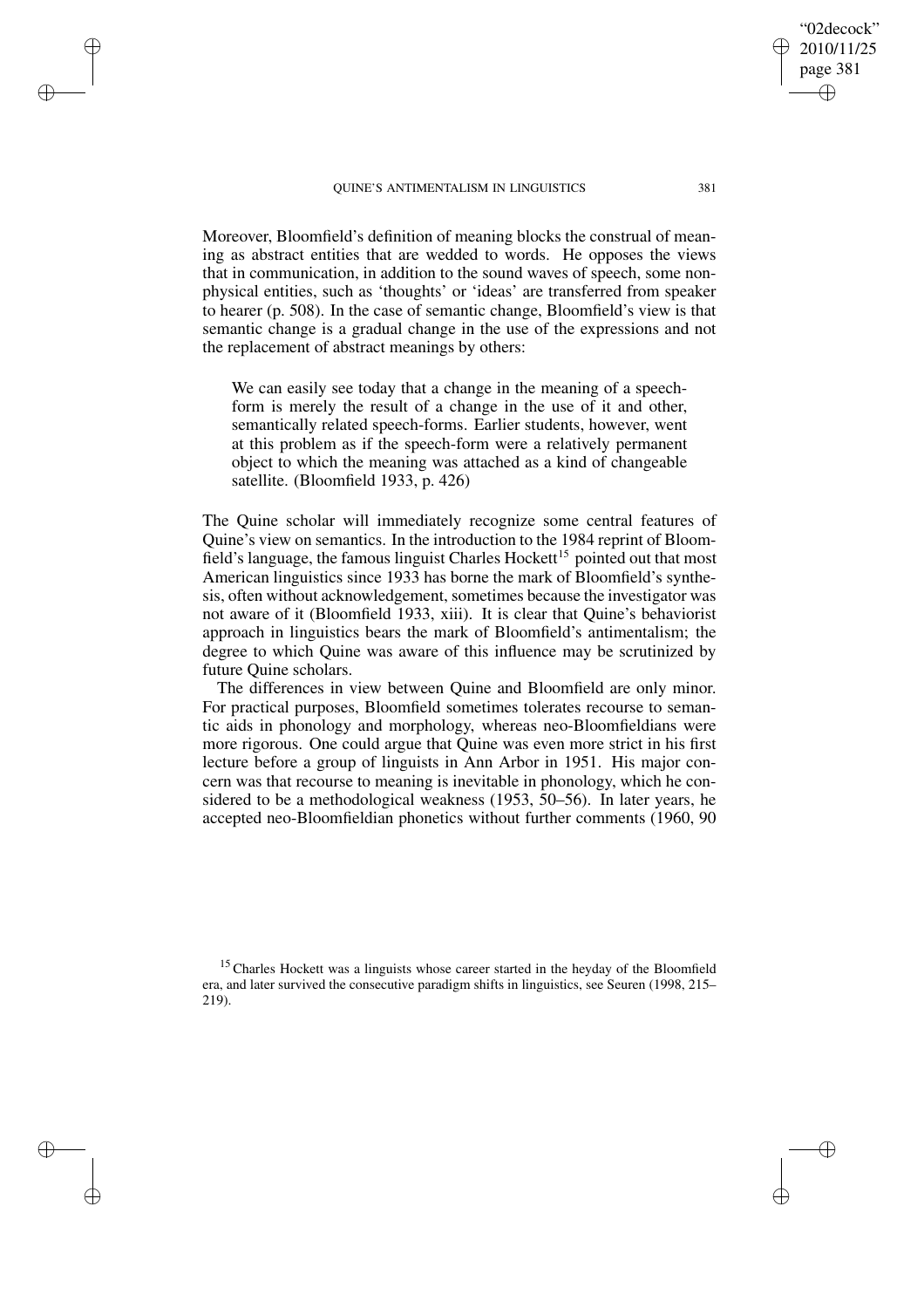"02decock" 2010/11/25 page 382 ✐ ✐

✐

✐

## 382 LIEVEN DECOCK

fn. 4).<sup>16</sup> Another difference concerns the relation of linguistics and psychology. Neo-Bloomfieldians wanted to delimit linguistics in such a way that psychological doctrines became irrelevant in linguistics. Drawing clear disciplinary boundaries is at loggerheads with Quine's scientific holism. Overall, these issues do not compromise their agreement on the need for a behaviorist methodology in linguistics.

Scepticism about semantics was a particular feature of American linguistics in the middle of the twentieth century. <sup>17</sup> In Europe, linguistics was less homogeneous and in most places meaning remained central in the study of language. In many places, semantics — even mentalist semantics — was uncontroversial. In the French-Swiss structuralism of de Saussure, a sign was the unity of signifier and signified. Remarkably, not only the signifieds but also the signifiers were mental images (Seuren 1998, 152). In the structuralism of the *Cercle Linguistique de Prague*, meaning was unproblematic. The standard British handbook on semantics was *The Meaning of Meaning* by Ogden and Richards (1923), in which the meaning concept is explained in terms of psychological correlations. Moreover, some of Bloomfield's crucial methodological distinctions between linguistics proper and other disciplines are not made. Richards and Jakobson were at same time linguists and philologists, contrary to Bloomfield's plea for a separation of the study of linguistic forms and the interpretation of texts.<sup>18</sup> In a series of publications (1926; 1933a; 1933b; 1934), the Viennese psychologist Bühler argued that linguistics cannot be studied independently of psychology and that behaviorism in psychology is only one approach that must be integrated with sensualist and subjective approaches.

In America, the Bloomfield model had spread since the 1920s, but, mainly due to Chomsky and his followers at M.I.T., in the mid-sixties most of its central tenets were given up by the majority of linguists. Behaviorism and antimentalism were the first target of Chomsky's attack. Ironically, semantics would immediately divide the Chomskyan group. In his early work, Chomsky was not really concerned with meaning but almost exclusively with structural (transformational) syntactic rules. In Chomsky's *Aspects of the Theory of Language* (1965), the scope of linguistics is broadened and

 $^{16}$  In Quine (1981b, 44–45; 1987, 150; 2008b, 364–367) the earlier difficulties are mentioned again. Quine proposed to replace the synonymy-based definition by a behaviorist one; two phonemes were said to be identical if the substitution of one for the other does not alter a speaker's readiness to assent any sentence. Heitner (2006) forcefully argues that the reliance on meaning-equivalence in the determination of phonemes is not innocent.

 $17$  Also in America, some linguists, e.g. Sapir and Pike, were mildly mentalist.

<sup>18</sup> For a contemporary discussion of the use of the terms 'linguistics' and 'philology', see Bolling (1929).

✐

✐

✐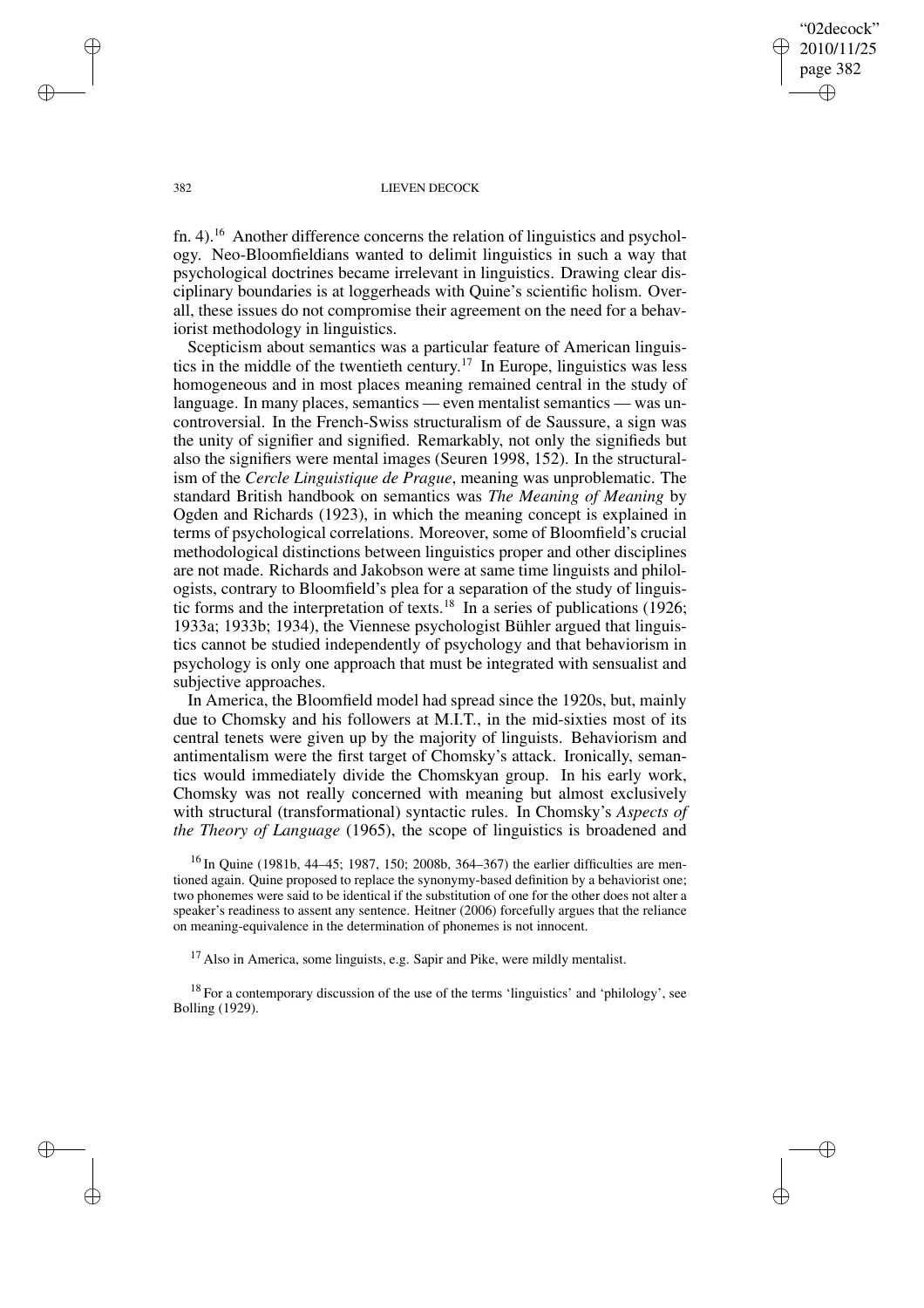✐

✐

✐

✐

syntax is linked to semantics. This led to a vicious controversy between interpretative semantics and generative semantics (see Harris 1993). Especially generative semanticists, such as Katz, Postal, Fodor, and Lakoff, believed that meaning was the basic notion in linguistics. Since 1965, semantics has again occupied central stage in linguistics. Unfortunately, no theory of meaning has gained general acceptance hitherto.

The historical analysis of the background of Quine's behaviorism in linguistics may clarify the history of *Word and Object*'s reception in the philosophical community. When the book appeared in 1960, it offered an interesting but uncontroversial synthesis of two widely accepted doctrines, namely (Tarski's) extensional semantics for logic and (neo-)Bloomfieldian behaviorist linguistics. However, even before its appearance, Kripke had already given an interesting semantics for intensional logics, and Chomsky (1959) had attacked the behaviorist approach of the American structuralists. Within only a few years, *Word and Object*'s two central tenets were to become highly contentious. The rationality and especially the modesty of its claims within a historical context have subsequently been obliterated through decades of incessant criticism.

> Faculty of Philosophy VU University Amsterdam De Boelelaan 1105, 1081 HV Amsterdam The Netherlands E-mail: lb.decock@ph.vu.nl

## REFERENCES

- Bloch, B. & Trager, G.L., 1942. *Outline of Linguistic Analysis*, Baltimore: Linguistic Society of America.
- Bloomfield, L., 1914. *Introduction to the Study of Language*, New York: Holt.
- Bloomfield, L., 1925. 'Why a linguistic society?', *Language*, 1, 1–5.
- Bloomfield, L., 1926. 'A set of postulates for the science of language', *Language*, 2, 153–164.
- Bloomfield, L., 1933/1984. *Language*, Chicago: University of Chicago Press.
- Bloomfield, L., 1939. *Linguistic Aspects of Science*, Chicago: University of Chicago Press.

Bolling, G.M., 1929. 'Linguistic and philology', *Language*, 5, 27–32.

Bühler, K, 1926. 'Die Krise in der Psychologie', *Kant-Studien*, 31, 455–526.

Bühler, K., 1933a. 'Axiomatik der Sprachwissenschaften', *Kant-Studien*, 38, 19–90.

"02decock" 2010/11/25 page 383

✐

✐

✐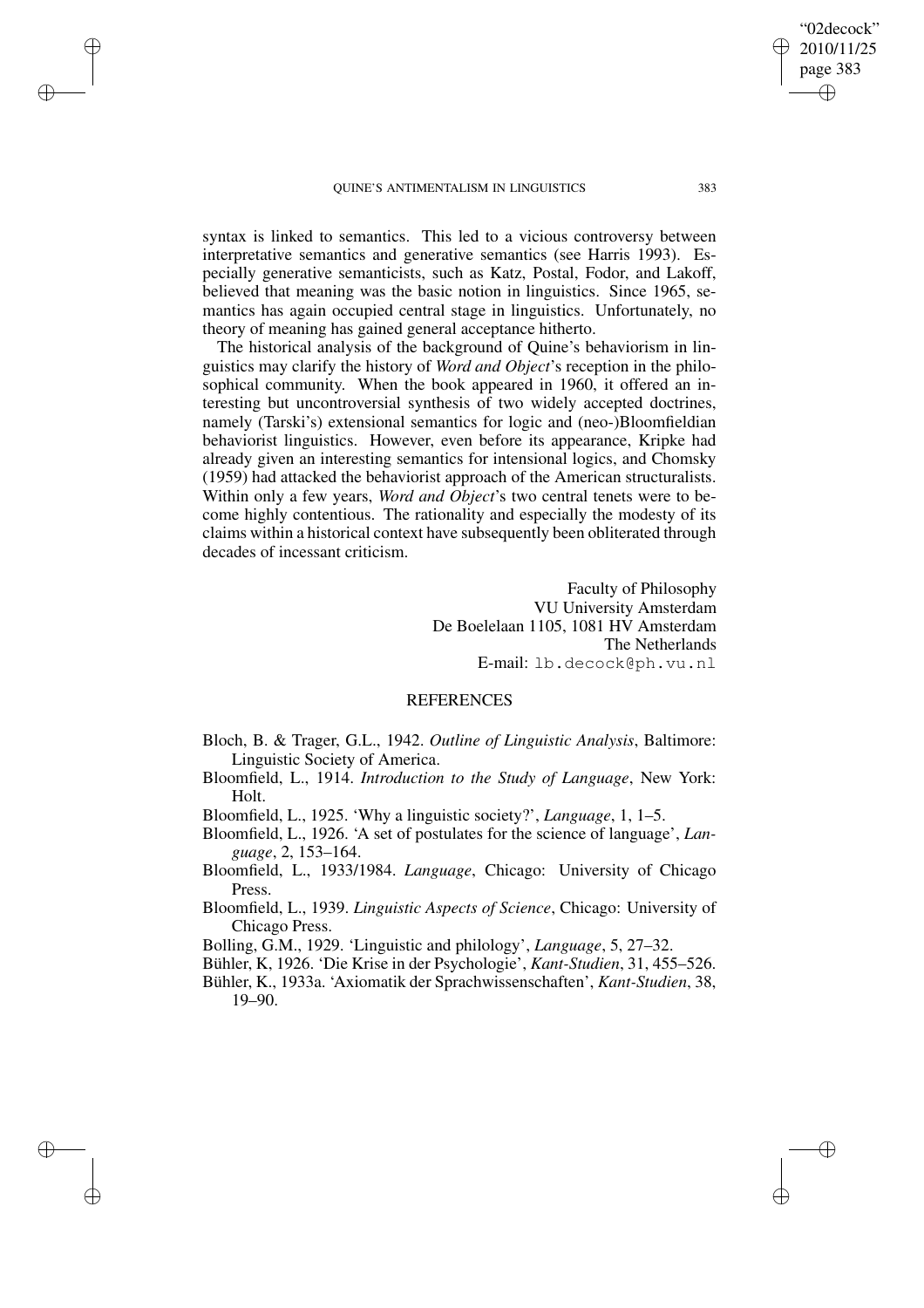## "02decock" 2010/11/25 page 384 ✐ ✐

 $\bigoplus$ 

✐

## 384 LIEVEN DECOCK

Bühler, K., 1933b. *Ausdruckstheorie*, Jena: Fischer.

- Bühler, K., 1934. *Sprachtheorie: Die Darstellungsfunktion der Sprache*, Jena: Fischer.
- Carnap, R., 1932. 'Psychologie in physikalischer Sprache', *Erkenntnis*, 3, 107–142.

Carnap, R., 1963. 'Intellectual autobiography', in: P. Schilpp (ed.), *The Philosophy of Rudolf Carnap*, La Salle: Open Court, 3–84.

- Chomsky, N., 1959. 'A review of B.F. Skinner's *Verbal Behavior*', *Language*, 35, 26–58.
- Chomsky, N., 1965. *Aspects of the Theory of Syntax*, Cambridge MA: MIT Press.

Decock, L., 2002. *Trading Ontology for Ideology*, Dordrecht: Kluwer.

- Esper, E.A., 1968. *Mentalism and Objectivism in Linguistics*, New York: Elsevier.
- Hajicoˇ vá, E. et al. (eds), 2002. *Prague Linguistic Circle Papers. Volume 4*, Amsterdam: John Benjamins.
- Hall, R.A., 1990. *A Life for Language*, Philadelphia: John Benjamins.
- Harris, R.A., 1993. *The Linguistics Wars*, New York: Oxford University Press.
- Harris, Z.S., 1951. *Methods in Structural Linguistics*, Chicago: University of Chicago Press.
- Heitner, R.M., 2006. 'From a phono-logical point of view: neutralizing Quine's argument against analyticity', *Synthese*, 150, 15–39.

Hylton, P., 2007. *Quine*, New York: Routledge.

Karlsson, M., 1997. 'A philosopher in Ultima Thule. Interview with WVO Quine', *Epistemologia*, 20, 211–230.

Ogden, C.K. & Richards, I.A., 1923. *The Meaning of Meaning*, London: Harcourt.

Quine, W.V.O., 1932/1995. *The Logic of Sequences*, Ph.D. Thesis Harvard, New York: Garland.

Quine, W.V.O., 1934a. *A System of Logistic*, Cambridge MA: Harvard University Press.

Quine, W.V.O., 1934b. 'Remarks on the propositional calculus', *Mind*, 43, 472–476.

Quine, W.V.O., 1943. 'Notes on existence and necessity', *Journal of Philosophy*, 40, 113–127.

- Quine, W.V.O., 1947. 'The problem of interpreting modal logic', *Journal of Symbolic Logic*, 12, 43–48.
- Quine, W.V.O., 1951. 'Two dogmas of empiricism', *The Philosophical Review*, 60, 20–43.

Quine, W.V.O., 1953. *From a Logical Point of View*, Cambridge MA: Harvard University Press.

Quine, W.V.O., 1960. *Word and Object*, Cambridge MA: MIT Press.

✐

✐

✐